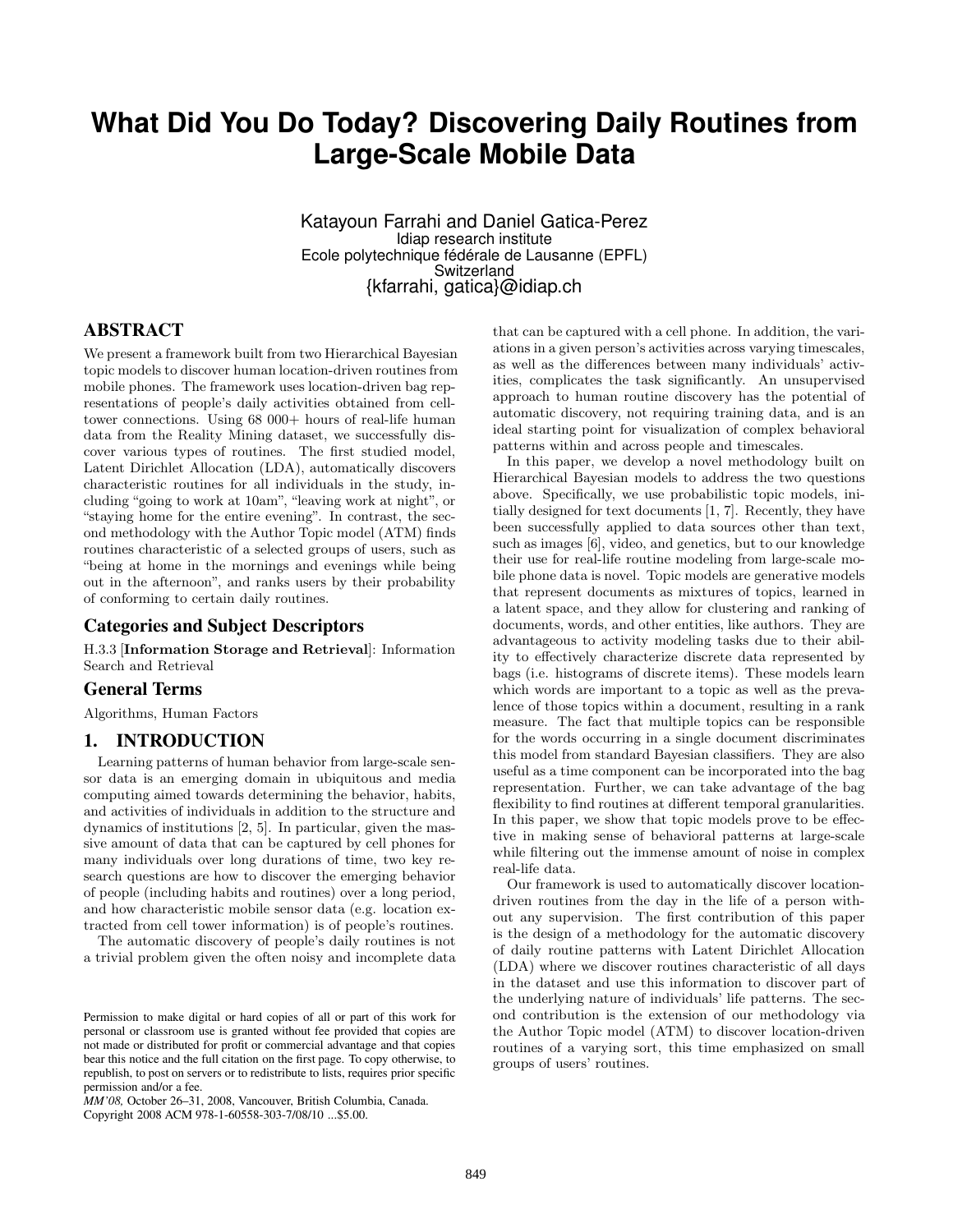

Figure 1: Fine-grain location visualized over all individuals' days (y-axis) in the study. The x axis is the time of day. The legend displays the home(H), work $(W)$ , other $(O)$ , and no reception $(N)$  labels.

# 2. FRAMEWORK: ROUTINE DISCOVERY

Bag Representations. We use the Reality Mining dataset [3] for which the activities of 100 students and staff at MIT were recorded by Nokia 6600 smart phones over the 2004-2005 academic year. Given a day in the life of a person in terms of where they go, our goal is to discover real routines hidden in the enormous volume and complexity of information. We represent the day in the life of a person in terms of their locations obtained by cell tower connections, and implement a bag of location transitions with dynamic considerations.

Bag of Location Transitions. For a given individual, the dataset contains entries for each connected cell tower, as well as the start and end connection time. Over 32 000 towers are seen by all the people, covering a large geographical area. We classify the cell towers into 3 categories, HOME(H), WORK(W), and OTHER(O), representing towers which correspond to the homes of individuals, MIT work premises, and other towers, respectively. For missing data, we introduce a fourth label, NO RECEPTION(N), when there is no tower connection recorded for a person for a given time (e.g. no connection, no battery, or phone off).

A day in the life of a person can be expressed as a sequence of location labels (H,W,O,N). We begin by constructing a fine-grain location representation which is used to visualize the results and from which the bag of location transitions, described in the next paragraph, is constructed. We divide a day into 30-minute timeslots resulting in 48 blocks per day. For each block of time, we chose the single location label which occurred for the longest duration. The result is a day of a person represented as a vector of 48 location labels, visualized over all days and individuals in Figure 1.

The bag of location transitions is then built from the finegrain location representation considering 8 coarse-grain timeslots in a day as follows: 0-7am, 7-9am, 9-11am, 11am-2pm, 2-5pm, 5-7pm, 7-9pm, and 9-12pm. The goal of these coarsegrain timeslots is to remove some of the potential noise due to minor time differences between daily routines (e.g. if a person leaves home at 7:30am as opposed to 8am, we want to capture the important feature of "leaving the house early in the morning").

A location word (in analogy with real words in the case of text bags) contains 3 consecutive location labels of the fine-grain representation (corresponding to 1.5 hour intervals) followed by the coarse-grain timeslot label in which it occurred. Thus a location word has 4 components. Location words are computed for each 30 minute period. The bag of location transitions is the histogram of the 48 location words present in a day. In this study, a document is a day of a user and an author (for ATM) is an individual in the study.

#### 2.1 Topic Models for Routine Discovery

LDA [1] is a probabilistic, unsupervised learning model of a collection of bags and of hidden discrete variables called topics. With respect to text modelling, each document may be viewed as a mixture of various topics, where each topic is characterized by a distribution over words. The probability of a given word  $w_t$  assuming K topics and W unique words<br>is given by:  $P(w_t) = \sum_{k=1}^{K} P(w_t | z_t = k) P(z_t = k)$ , where  $z_k$  is a latent variable indicating the topic from which the  $t^{th}$  word was drawn.

The objective of LDA inference is to determine the word distribution  $P(w|z = k) = \phi_w^{(k)}$  for each topic k and the topic distribution  $P(z = k) = \theta_k^{(d)}$  for each document d. In LDA,  $P(\theta)$  is a Dirichlet( $\alpha$ ) and  $P(\phi)$  is a Dirichlet( $\beta$ ), where  $\alpha$ and  $\beta$  are hyperparameters. The estimation problem in the LDA model is to maximize  $P(w|\phi, \alpha) = \int P(w|\phi, \theta) P(\theta|\alpha) d\theta$ , which is intractable. We use the approximation derived in [4] through Markov Chain Monte Carlo methods resulting in

$$
\phi_k^{(w)} = \frac{n_k^{(w)} + \beta}{n_k^{(.)} + W\beta}, \ \theta_k^{(d)} = \frac{n_k^{(d)} + \alpha}{n^{(d)} + K\alpha}, \tag{1}
$$

where  $n_k^{(w)}$  and  $n_k^{(d)}$  are the number of times word w and document  $d$  have been assigned to topic  $k$  respectively.

The ATM [7] is built from LDA and assumes authors of documents represent a probability distribution over topics where each topic is a probability distribution over words. The probability distribution over topics in a multi-author paper is a mixture of the distributions associated with the authors. Again the estimation problem is intractable and we use the Gibbs approximation in [7] to find  $P(w|z = k) =$  $\phi_w^{(k)} \propto \phi_k^{(w)}$ , which is the same as Equation 1. The distribution of topics for authors is  $\theta_k^{(a)} = \frac{n_k^{(a)} + \alpha}{n^{(a)} + K\alpha}$ , where  $n_k^{(a)}$  is the number of times author  $a$  has been assigned to topic  $k$ .

# 3. EXPERIMENTS AND RESULTS

From the Reality Mining dataset, we experimented with 30 individuals and 121 consecutive days (from 26.08.04 to 21.12.04). We chose this subset with the goal of analyzing people and days for which the data was reasonably available. Of the people selected, six were business students and the others were Media Lab undergraduate and graduate students and staff. We removed days which had NO RECEPTION the entire day since they contained no useful information. The resulting dataset is still huge, amounting to 2856 days over all people, and over 68 000 user-hours.

#### 3.1 LDA-Based Routine Discovery

We apply our methodology to discover routines with  $K =$ 30 hidden topics (other values of K produced similar results). The LDA model successfully found latent topics which are mixtures over all users and are found to contain location-routines of people. A short video demo can be found at www.idiap.ch/~kfarrahi/LDADemo/topics.wmv.

In Table 1, we show the resulting top words for 3 topics. Topic 4 and Topic 8 characterize and contrast different work routines, whereas Topic 5 illustrates a going home routine. Topic 4 corresponds to "going to work in timeslot 2" and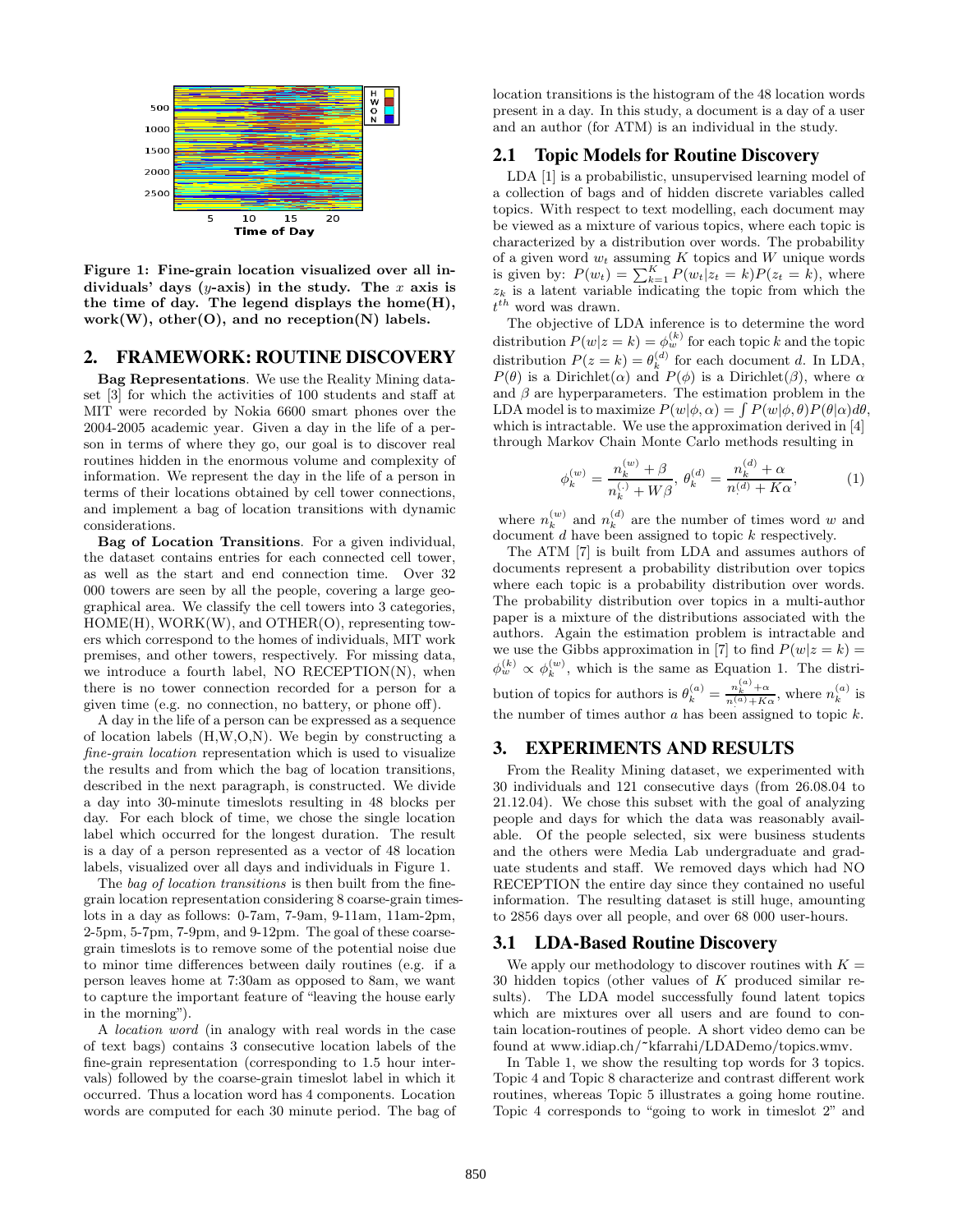| Topic 4 - LDA                   |               | Topic 8 - LDA            |        | Topic 5 - LDA        |           |
|---------------------------------|---------------|--------------------------|--------|----------------------|-----------|
| Word                            | $P_1$<br> w z | Word                     | P(w z) | Word                 | Р<br>w z) |
| w w<br>w                        | 0.453         |                          | 0.450  | нн<br>н              | 0.380     |
| W<br>w<br>w<br>$\overline{4}$   | 0.348         | w<br>w<br>-6<br>w        | 0.291  | ННН 6                | 0.354     |
| 2<br>н<br>w<br>н                | 0.066         | w<br>w<br>w              | 0.099  | H 8<br>н<br>н        | 0.229     |
| w<br>H W                        | 0.048         | w<br>н<br>н              | 0.052  | нн<br>$\Omega$       | 0.016     |
| w<br>-2<br>W<br>$\Omega$        | 0.015         | w<br>W<br>H <sub>8</sub> | 0.040  | w<br>H 5<br>$\Omega$ | 0.008     |
| w<br>-2<br>$\Omega$<br>$\Omega$ | 0.013         | w<br>w<br>O              | 0.033  | H 6<br>w<br>$\Omega$ | 0.005     |
| N N<br>w<br>$\mathcal{D}$       | 0.013         | w<br>$\Omega$            | 0.022  | N O<br>н             | 0.002     |
| н<br>w<br>-2                    | 0.010         | W<br>н<br>8<br>$\circ$   | 0.003  | $\circ$<br>H 6<br>N  | 0.002     |
| N<br>w<br>$\mathcal{D}$         | 0.008         | W                        | 0.002  |                      | 0.002     |

Table 1: LDA Results: Top location words ranked by  $P(w|z)$  for topics 4, 8, and 5. Topic 4 captures patterns of "going to work" as well as "being at work in timeslot 3 and 4". Topic 8 illustrates "being at work in the afternoon". Topic 5 captures "being at home in the evening" and various patterns of "going home".

"being at work in timeslots 3 and 4". The two top words are working non-stop in timeslots 3 and 4. The following top words are various patterns that one would follow to arrive to work (e.g. HHW or HOW), all occurring in timeslot 2 (7-9am) with the final destination of work. Topic 8 resulted in "being at work in timeslots 4, 5, 6" followed by various patterns of "leaving work in timeslots 7 and 8". Topic 5 characterizes "being at home from 5pm on" as well as various patterns of getting home (e.g. OHH, WOH).

In Figure 2a, some of the location-driven routines found using LDA are visualized for the 50 top documents per topic, using the property  $P(z|d) \propto P(d|z)$ . We observe topics 10, 11, 4, and 8 characterize "being at work" patterns for various times of the day. Topics 5, 16, 24, and 30 are representative of "being at home" at various times. Topics 1, 26, and 29 capture "being in other locations", and topic 27 illustrates fluctuating between home and other locations before 10am, and work/other transitions throughout the day. The 30 topics obtained from the LDA experiments illustrate unique location-routines, however due to space constraints we have only selected 12 to display for discussion.

The topic distributions for 5 random weekends and weekdays (Figure 2b and c respectively) are visualized for users 7 and 19. We plot the most influential topics composing at least 50% of the days' activities. User 7's weekend routines are characterized best by topics 10, 11, and 24 which are "working before 10am", "working after 3pm" and "being at home midday" respectively. This user's weekdays are a mixture of several topics though topics 4, 8, and 11 dominate, corresponding to "working non-stop from 10amroughly 6pm", "working non-stop in the afternoon-8pm" and "working until late in the evening", respectively. We see this user works a lot with work routines dominating most of the days. Further, the work patterns on weekends differ than those on weekdays, with a midday break for weekends only. User 19 seems to have less work routines than user 7, and works mostly on weekdays, as seen by topic 10 dominating the weekday patterns. User 19's weekends are dominated by topics 1, 26, 27, and 29 which contain "being in other locations" various times of the day, though topic 27 contains the "working with breaks" routine.

In Figure 3a, we plot a histogram of the number of topics composing over 50% of the probability mass of a day, over all days in the study. We can see that some days are very well characterized by a few topics (3-4), whereas other days require 10-11 topics to characterize their routines. On average, 7 topics can be used to describe the day in the



Figure 2: a) Some topics discovered from LDA are visualized (refer to the legend in Figure 1). b) Topic distributions for 5 weekends (WE) plotted for users 7 (left) and 19 (right). c) Topic distributions for 5 weekdays (WD) plotted for users 7 and 19. These plots illustrate the key topics (routines) composing selected days of a user. User 7's WEs are characterized best by the W routines of topics 10 and 11, though the WDs have different work routines, characterized by topics 4 and 8. User 19's WEs are characterized by "going out" routines and WDs are topic 10 (W routines) and topic 30 (H routines).

life of a user. As expected, increasing the threshold on the probability mass increases the number of topics. Figure 3b illustrates the number of topic occurrences for the top 3 topics of a day for all days and users. We can see the days are truly characterized by a mixture of topics. The most significant topics, which occur above the red line in 3b, have their corresponding routines described in the table beneath.

In work by Eagle and Pentland [3], which is the closest to ours, the structure in daily human behavior has been represented by principal component analysis (PCA), resulting in location-driven vectors termed eigenbehaviors. We propose a different framework for activity discovery based on two different topic models. Unlike PCA, topic models are probabilistic, and thus have advantages with respect to clustering and ranking days. Further, we have designed novel bag representations for routine discovery with more sophisticated data representations to consider location dynamics on both fine-grain and coarse-grain timescales.

## 3.2 ATM-Based Routine Discovery

For ATM, we apply our methodology to discover routines with  $K = 30$  hidden topics in order to compare with results obtained in Section 3.1. The model returns  $P(w|z)$  identifying the probability of words given topics, which is also obtained by LDA. In addition, ATM associates probabilities of authors given topics (from  $P(a|z) \propto P(z|a)$ ) where an author is an individual in the study; we use this result to rank people in our dataset.